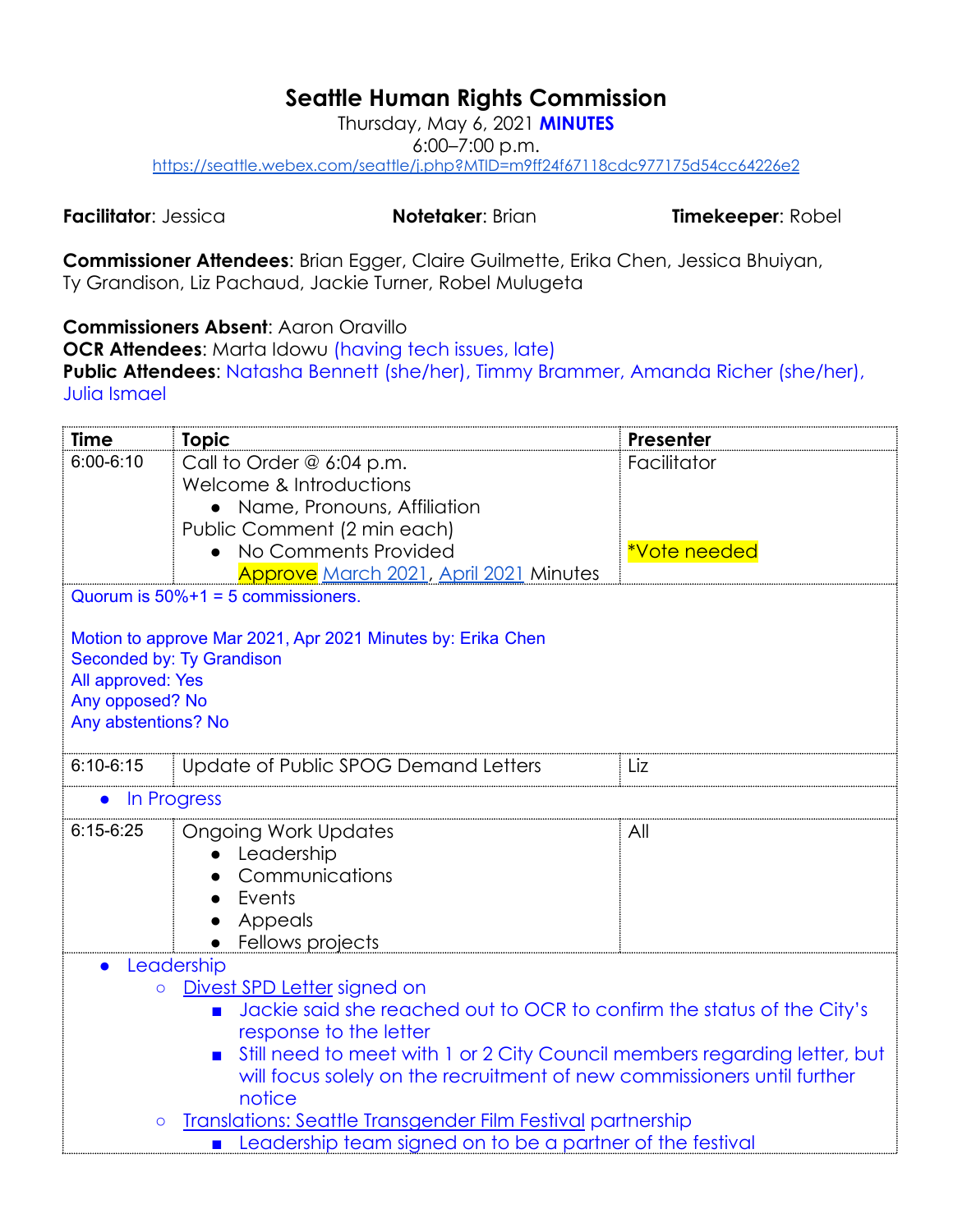|                                                                                                                                                                                                                                   |  | <b>Email was sent out with a list of films and events along with their website</b> |  |
|-----------------------------------------------------------------------------------------------------------------------------------------------------------------------------------------------------------------------------------|--|------------------------------------------------------------------------------------|--|
| Communications                                                                                                                                                                                                                    |  |                                                                                    |  |
| $\mathbf{r}$ , and the second second the second second second to the second second second to the second second second second second second second second second second second second second second second second second second se |  |                                                                                    |  |

- Letter Writing
	- No update
- **Events**
- May need to discuss Human Rights Day in December. Marta has secured Seattle Town Hall for December 2021. The Commission may wish to focus in June on planning this event especially given its limited capacity.
- Next Wednesday, May 12th the Five Commission Meeting will be discussing the Candidate Forum for the five nominees.
- **Appeals** 
	- Need 1 more for May 21
	- Reschedule Training to June
	- OCR processes
		- Need additional Commissioners on Appeals Committee
		- Need 1 more Commissioner for May 21st hearing @ 1p.m.
			- Liz Pachaud can serve in this capacity
		- Erika confirmed the purpose of the Appeals Committee and who can serve: need to be confirmed as a Commissioner and participate in appeals training
- **Fellows projects** 
	- Ty Overseeing 3 Fellow Projects: Model Human Rights City, Human Trafficking, and Score Cards
	- June meeting will be longer because of fellow presentations

| o Claire - Overseeing 1 Fellow Project: Criminal Legal System Policy           |                                                              |             |  |  |
|--------------------------------------------------------------------------------|--------------------------------------------------------------|-------------|--|--|
| $6:25-6:30$                                                                    | 2021 Work Plan Draft Check In                                | All         |  |  |
|                                                                                | • Adjust sprint timelines                                    |             |  |  |
|                                                                                |                                                              |             |  |  |
| Jessica: We should be prioritizing interviews and onboarding on new<br>$\circ$ |                                                              |             |  |  |
|                                                                                | Commissioners.                                               |             |  |  |
| 6:30-6:40                                                                      | Scheduling Interviews.                                       | Αll         |  |  |
|                                                                                | Commissioners fill out:                                      |             |  |  |
|                                                                                | https://www.when2meet.com/?11815964-cqTQp                    |             |  |  |
|                                                                                | Erika: Need confirmed Commissioners to facilitate interviews |             |  |  |
|                                                                                | Please complete the When2Meet ASAP                           |             |  |  |
| 6:40-6:50                                                                      | SOCR Updates                                                 | Marta Idowu |  |  |
|                                                                                | • 5-Commission Updates                                       |             |  |  |
|                                                                                | • Reorg of OCR                                               |             |  |  |
| $\bullet$                                                                      | <b>5-Commission Updates</b>                                  |             |  |  |
|                                                                                | ○ Meeting May 12, 5:30-7:30                                  |             |  |  |
| ○ Candidate Forum (Women's)                                                    |                                                              |             |  |  |
| Reorg of OCR                                                                   |                                                              |             |  |  |
| o Marta: Details of Reorg TBD                                                  |                                                              |             |  |  |
| Hiring new positions for enforcement including some with RSJI                  |                                                              |             |  |  |
| background                                                                     |                                                              |             |  |  |
| ○ Next Five Commission Meeting is on 5/12, 5:30-7:30 p.m.                      |                                                              |             |  |  |
| Agenda items needed by 5/10                                                    |                                                              |             |  |  |